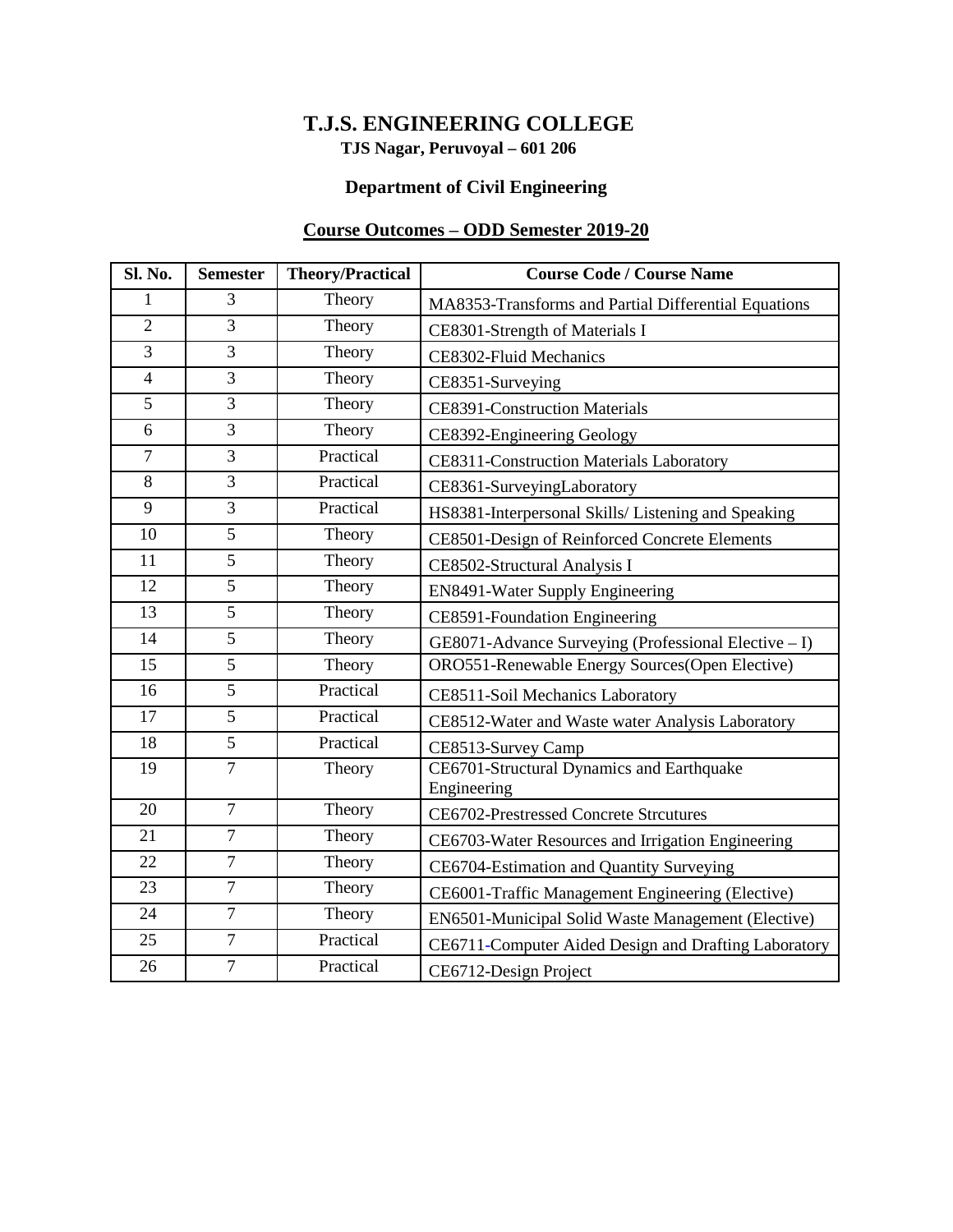## **Third Semester B.E.**

| $\cos$          | Course Outcome : The students, after the completion of the course, are expected to                                                                                                                |
|-----------------|---------------------------------------------------------------------------------------------------------------------------------------------------------------------------------------------------|
| CO1             | Understand how to solve the given standard partial differential equations.                                                                                                                        |
| CO <sub>2</sub> | Solve differential equations using Fourier series analysis which plays a vital role in<br>engineering applications.                                                                               |
| CO <sub>3</sub> | Appreciate the physical significance of Fourier series techniques in solving one and two<br>dimensional heat flow problems and one dimensional wave equations.                                    |
| CO <sub>4</sub> | Understand the mathematical principles on transforms and partial differential equations<br>would provide them the ability to formulate and solve some of the physical problems of<br>engineering. |
| CO <sub>5</sub> | Use the effective mathematical tools for the solutions of partial differential equations by<br>using Z transform techniques for discrete time systems.                                            |

### MA8353-Transforms and Partial Differential Equations

#### **COs Course Outcome : The students, after the completion of the course, are expected to …. CO1** Understand the concepts of stress and strain, principal stresses and principal planes. **CO2** Determine Shear force and bending moment in beams and understand concept of theory of simple bending. **CO3** Calculate the deflection of beams by different methods and selection of method for determining slope or deflection. **CO4** Apply basic equation of torsion in design of circular shafts and helical springs, **CO5** Analyze the pin jointed plane and space trusses

### **CE8301 -** STRENGTH OF MATERIALS I

#### CE8302-Fluid Mechanics

| $\cos$          | Course Outcome : The students, after the completion of the course, are expected to |
|-----------------|------------------------------------------------------------------------------------|
| CO <sub>1</sub> | Get a basic knowledge of fluids in static, kinematic and dynamic equilibrium.      |
| CO <sub>2</sub> | Understand and solve the problems related to equation of motion.                   |
| CO <sub>3</sub> | Gain knowledge about dimensional and model analysis.                               |
| CO <sub>4</sub> | Learn types of flow and losses of flow in pipes.                                   |
| CO <sub>5</sub> | Understand and solve the boundary layer problems.                                  |

### CE8351-Surveying

| $\cos$          | Course Outcome : The students, after the completion of the course, are expected to                   |
|-----------------|------------------------------------------------------------------------------------------------------|
| CO <sub>1</sub> | The use of various surveying instruments and mapping                                                 |
| CO <sub>2</sub> | Measuring Horizontal angle and vertical angle using different instruments                            |
| CO <sub>3</sub> | Methods of Leveling and setting Levels with different instruments                                    |
| CO <sub>4</sub> | Concepts of astronomical surveying and methods to determine time, longitude, latitude<br>and azimuth |
| CO <sub>5</sub> | Concept and principle of modern surveying.                                                           |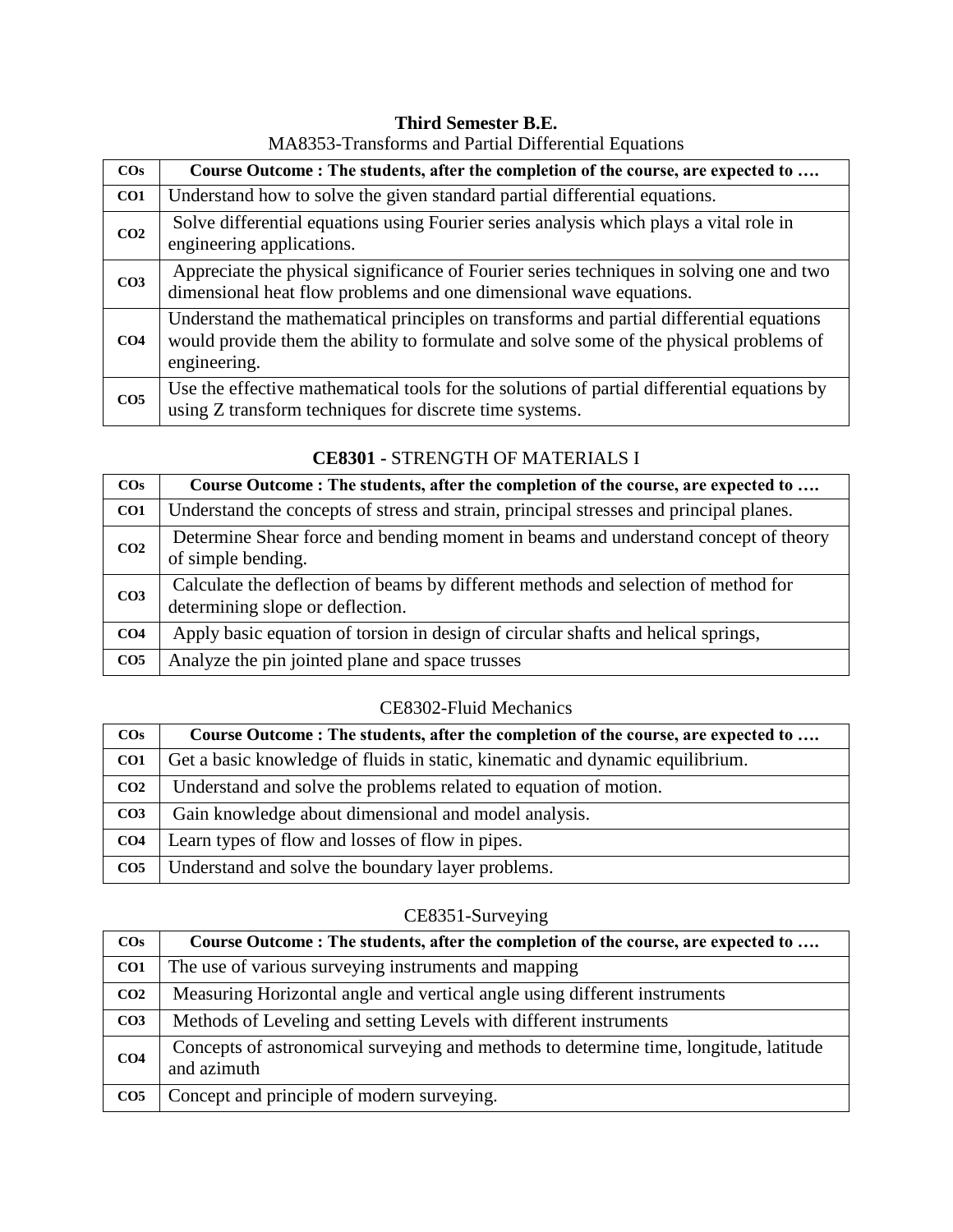| $\cos$          | Course Outcome : The students, after the completion of the course, are expected to                 |
|-----------------|----------------------------------------------------------------------------------------------------|
| CO <sub>1</sub> | Compare the properties of most common and advanced building materials.                             |
| CO <sub>2</sub> | understand the typical and potential applications of lime, cement and aggregates                   |
| CO <sub>3</sub> | know the production of concrete and also the method of placing and making of concrete<br>elements. |
| CO <sub>4</sub> | understand the applications of timbers and other materials                                         |
| CO <sub>5</sub> | Understand the importance of modern material for construction.                                     |

### CE8391-Construction Materials

### CE8392-Engineering Geology

| $\cos$          | Course Outcome : The students, after the completion of the course, are expected to                                                                       |
|-----------------|----------------------------------------------------------------------------------------------------------------------------------------------------------|
| CO1             | Will be able to understand the importance of geological knowledge such as earth,<br>earthquake, volcanism and the action of various geological agencies. |
| CO <sub>2</sub> | Will get basics knowledge on properties of minerals.                                                                                                     |
| CO <sub>3</sub> | Gain knowledge about types of rocks, their distribution and uses.                                                                                        |
| CO <sub>4</sub> | Will understand the methods of study on geological structure.                                                                                            |
| CO <sub>5</sub> | Will understand the application of geological investigation in projects such as dams,<br>tunnels, bridges, roads, airport and harbor                     |

### **Laboratory**

### CE8311-Construction Materials Laboratory

| $\cos$ | Course Outcome: The students, after the completion of the course, are expected to                                                       |
|--------|-----------------------------------------------------------------------------------------------------------------------------------------|
| CO1    | have the required knowledge in the area of testing of construction materials and<br>components of construction elements experimentally. |

### CE8361-SurveyingLaboratory

| $\cos$          | Course Outcome: The students, after the completion of the course, are expected to                                                                                          |
|-----------------|----------------------------------------------------------------------------------------------------------------------------------------------------------------------------|
| CO <sub>1</sub> | have acquired practical knowledge on handling basic survey instruments including<br>Theodolite, Tacheometry, Total Station and GPS                                         |
| CO <sub>2</sub> | have adequate knowledge to carryout Triangulation and Astronomical surveying<br>including general field marking for various engineering projects and Location of site etc. |

| $\cos$          | Course Outcome: The students, after the completion of the course, are expected to   |
|-----------------|-------------------------------------------------------------------------------------|
| CO <sub>1</sub> | Listen and respond appropriately.                                                   |
| CO <sub>2</sub> | Participate in group discussions                                                    |
| CO <sub>3</sub> | Make effective presentations                                                        |
| CO <sub>4</sub> | Participate confidently and appropriately in conversations both formal and informal |

### **HS8381 - Interpersonal Skills / Listening & Speaking**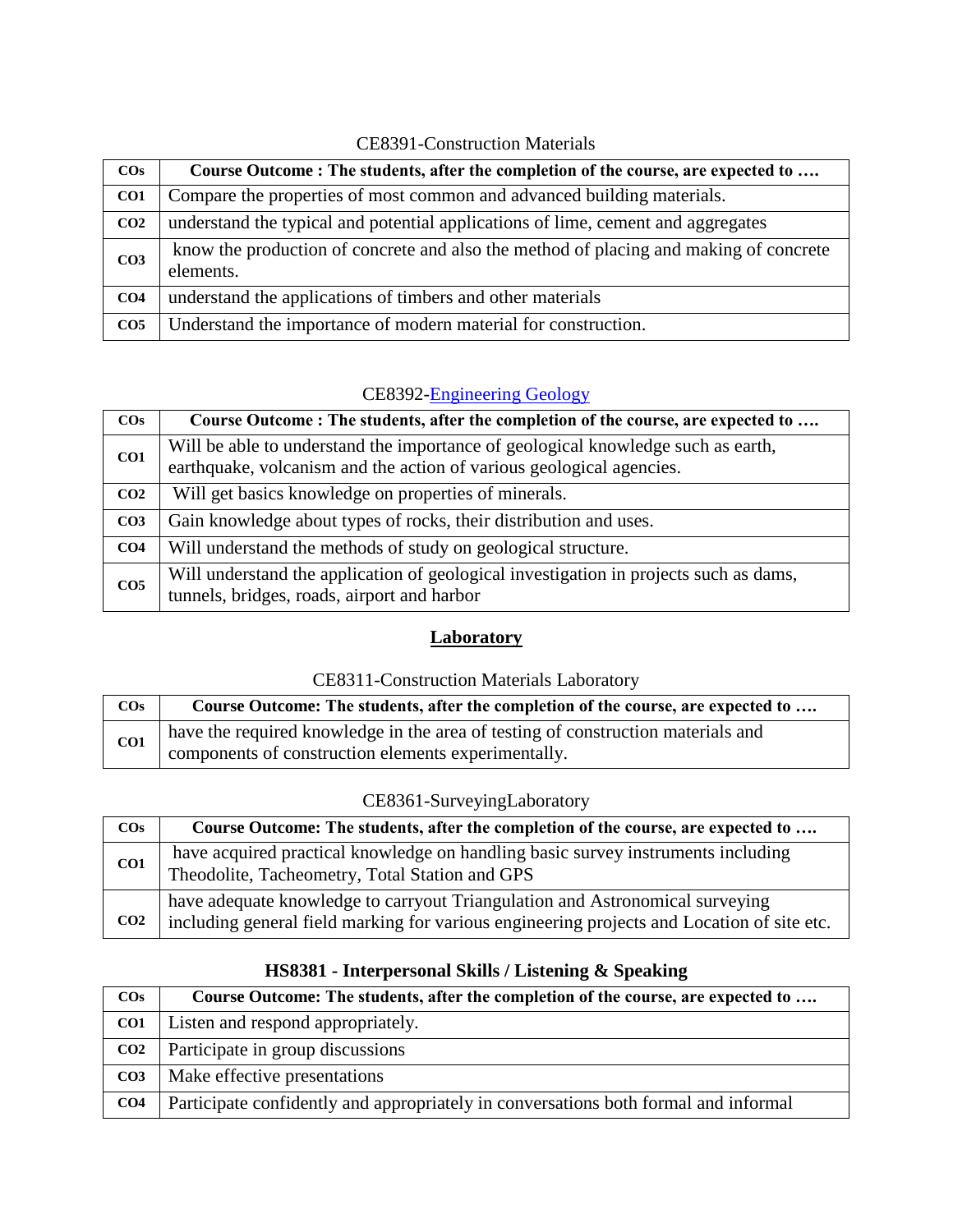## **Fifth Semester B.E**

| $\cos$          | Course Outcome: The students, after the completion of the course, are expected to                                     |
|-----------------|-----------------------------------------------------------------------------------------------------------------------|
| CO <sub>1</sub> | Understand the various design methodologies for the design of RC elements                                             |
| CO <sub>2</sub> | Know the analysis and design of flanged beams by limit state method and sign of beams<br>for shear, bond and torsion. |
| CO <sub>3</sub> | design the various types of slabs and staircase by limit state method.                                                |
| CO <sub>4</sub> | Design columns for axial, uniaxial and biaxial eccentric loadings.                                                    |
| CO <sub>5</sub> | Design of footing by limit state method.                                                                              |

## CE8501-Design of Reinforced Concrete Elements

### CE8502-Structural Analysis I

| $\cos$          | Course Outcome : The students, after the completion of the course, are expected to                                                 |
|-----------------|------------------------------------------------------------------------------------------------------------------------------------|
| CO <sub>1</sub> | Analyze continuous beams, pin-jointed indeterminate plane frames and rigid plane frames<br>by strain energy method                 |
| CO <sub>2</sub> | Analyse the continuous beams and rigid frames by slope defection method.                                                           |
| CO <sub>3</sub> | Understand the concept of moment distribution and analysis of continuous beams and<br>rigid frames with and without sway           |
| CO <sub>4</sub> | Analyse the indeterminate pin jointed plane frames continuous beams and rigid frames<br>using matrix flexibility method.           |
| CO <sub>5</sub> | Understand the concept of matrix stiffness method and analysis of continuous beams, pin<br>jointed trusses and rigid plane frames. |

## EN8491-Water Supply Engineering

| $\cos$          | Course Outcome : The students, after the completion of the course, are expected to                                       |
|-----------------|--------------------------------------------------------------------------------------------------------------------------|
| CO <sub>1</sub> | an insight into the structure of drinking water supply systems, including water transport,<br>treatment and distribution |
| CO <sub>2</sub> | the knowledge in various unit operations and processes in water treatment                                                |
| CO <sub>3</sub> | an ability to design the various functional units in water treatment                                                     |
| CO <sub>4</sub> | an understanding of water quality criteria and standards, and their relation to public<br>health                         |
| CO <sub>5</sub> | the ability to design and evaluate water supply project alternatives on basis of chosen<br>criteria                      |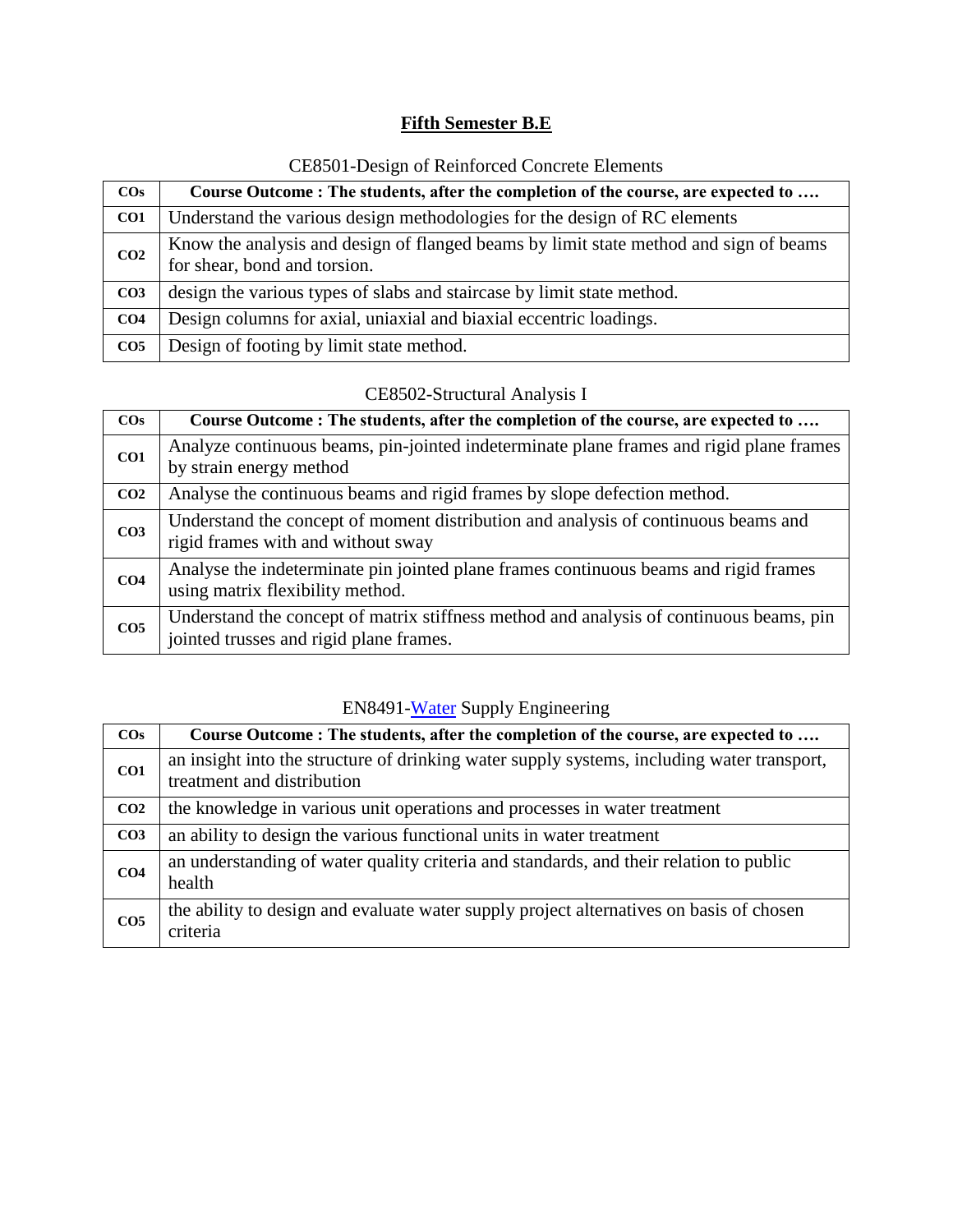| $\cos$          | Course Outcome : The students, after the completion of the course, are expected to |
|-----------------|------------------------------------------------------------------------------------|
| CO <sub>1</sub> | Understand the site investigation, methods and sampling.                           |
| CO <sub>2</sub> | Get knowledge on bearing capacity and testing methods.                             |
| CO <sub>3</sub> | Design shallow footings.                                                           |
| CO <sub>4</sub> | Determine the load carrying capacity, settlement of pile foundation.               |
| CO <sub>5</sub> | Determine the earth pressure on retaining walls and analysis for stability.        |

### CE8591-Foundation Engineering

GE8071-Advance Surveying (Professional Elective – I)

| $\cos$          | Course Outcome: The students, after the completion of the course, are expected to                                                   |
|-----------------|-------------------------------------------------------------------------------------------------------------------------------------|
| CO <sub>1</sub> | Differentiate the types of disasters, causes and their impact on environment and society                                            |
| CO <sub>2</sub> | Assess vulnerability and various methods of risk reduction measures as well as<br>mitigation.                                       |
| CO <sub>3</sub> | Draw the hazard and vulnerability profile of India, Scenarious in the Indian context,<br>Disaster damage assessment and management. |

### ORO551-Renewable Energy Sources(Open Elective)

| $\cos$          | Course Outcome : The students, after the completion of the course, are expected to                             |
|-----------------|----------------------------------------------------------------------------------------------------------------|
| CO <sub>1</sub> | Understand the physics of solar radiation                                                                      |
| CO <sub>2</sub> | Ability to classify the solar energy collectors and methodologies of storing solar energy                      |
| CO <sub>3</sub> | Knowledge in applying solar energy in a useful way                                                             |
| CO <sub>4</sub> | Knowledge in wind energy and biomass with its economic aspects                                                 |
| CO <sub>5</sub> | Knowledge in capturing and applying other forms of energy sources like wind, biogas<br>and geothermal energies |

## **Laboratory**

### CE8511-Soil Mechanics Laboratory

| $\cos$          | Course Outcome : The students, after the completion of the course, are expected to                    |
|-----------------|-------------------------------------------------------------------------------------------------------|
| CO1             | Students are able to conduct tests to determine both the index and engineering<br>properties of soils |
| CO <sub>2</sub> | Able to characterize the soil based on their properties.                                              |

| $\cos$          | Course Outcome : The students, after the completion of the course, are expected to     |
|-----------------|----------------------------------------------------------------------------------------|
| CO <sub>1</sub> | Quantify the pollutant concentration in water and wastewater                           |
| CO <sub>2</sub> | Suggest the type of treatment required and amount of dosage required for the treatment |
| CO <sub>3</sub> | Examine the conditions for the growth of micro-organisms                               |

### CE8512-Water and Waste water Analysis Laboratory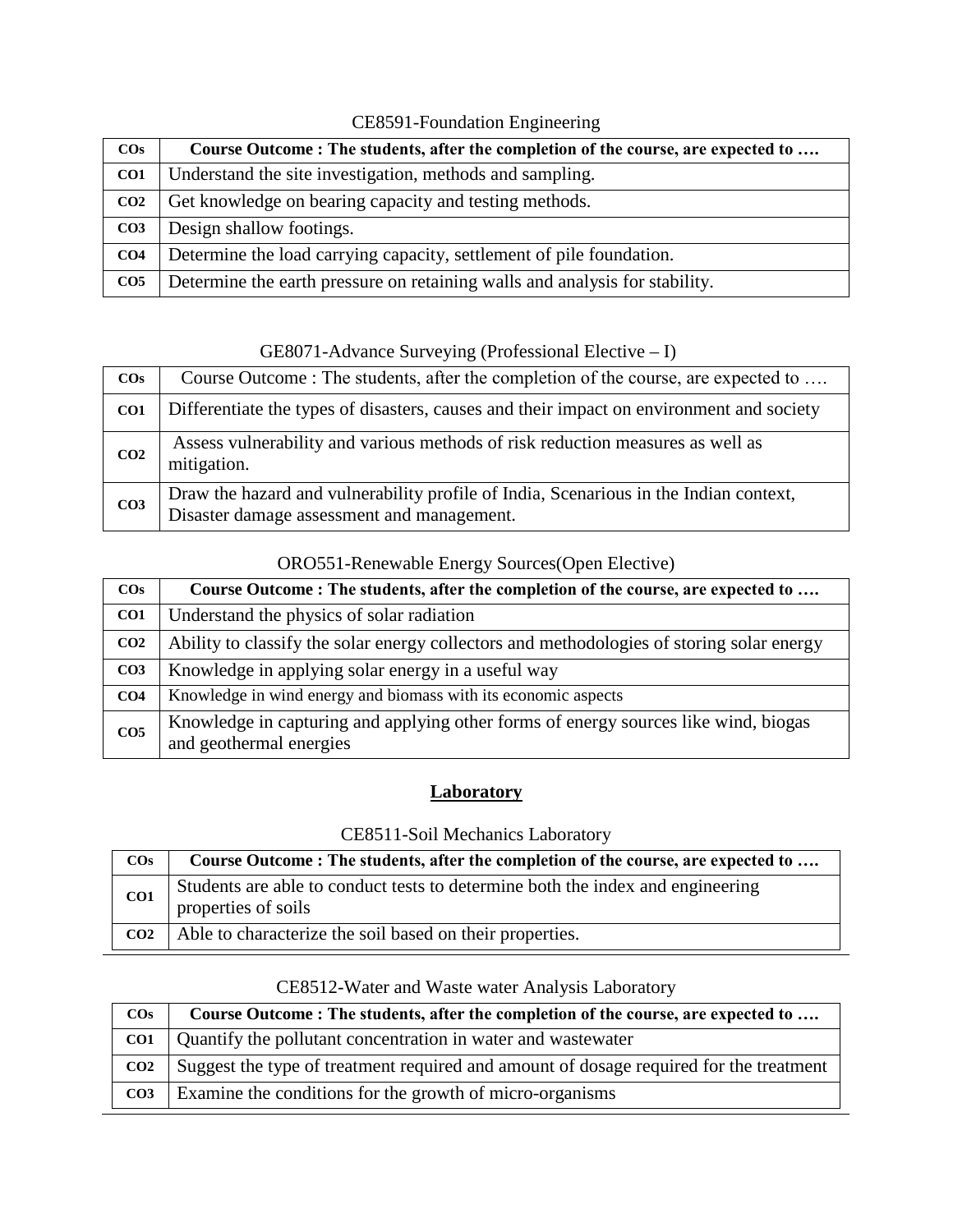## CE8513-Survey Camp

| $\cos$          | Course Outcome: The students, after the completion of the course, are expected to                                         |
|-----------------|---------------------------------------------------------------------------------------------------------------------------|
| CO1             | Determine the area of traverse using Total station and GPS                                                                |
| CO <sub>2</sub> | Plot contours and the undulating ground surface.                                                                          |
| CO <sub>3</sub> | Perform highway alignment and set out curves for new roads.                                                               |
| CO <sub>4</sub> | Handle total station and do field observation using it.                                                                   |
| CO <sub>5</sub> | Participate as a team and work with fellow mates in carrying out the surveying of Sun<br>observation to determine azimuth |

## **Seventh Semester B.E.**

CE6701-Structural Dynamics and Earthquake Engineering

| $\cos$          | Course Outcome: The students, after the completion of the course, are expected to        |
|-----------------|------------------------------------------------------------------------------------------|
| CO1             | Implement the theory of vibration, and analyse a single degree of freedom system with    |
|                 | and without damping                                                                      |
| CO <sub>2</sub> | Analyze multi degree of freedom system and draw the mode shapes                          |
| CO <sub>3</sub> | Explain the theory of seismology                                                         |
| CO <sub>4</sub> | Demonstrate the response of RC, Steel and prestressed concrete structures to earthquakes |
| CO <sub>5</sub> | Explain the methods of introducing ductility in structures using codal provisions        |
| CO6             | Perform dynamic analysis and formulate the design methodology in aseismic design         |

| $\cos$          | Course Outcome: The students, after the completion of the course, are expected to                                                               |
|-----------------|-------------------------------------------------------------------------------------------------------------------------------------------------|
| CO1             | Describe the fundamental principles of pre and post tensioned concrete<br>and<br>compute loss of stresses and deflection of prestressed members |
| CO <sub>2</sub> | Design pre and post tensioned concrete Sections for flexure and shear as per codal<br>provisions                                                |
| CO <sub>3</sub> | Design pre and post tensioned water tank and pipes                                                                                              |
| CO <sub>4</sub> | Calculate the flexural and shear strength of composite sections                                                                                 |
| CO <sub>5</sub> | Design pre and post tensioned Bridges                                                                                                           |
| CO6             | Explain the various methods of design of anchorage zones                                                                                        |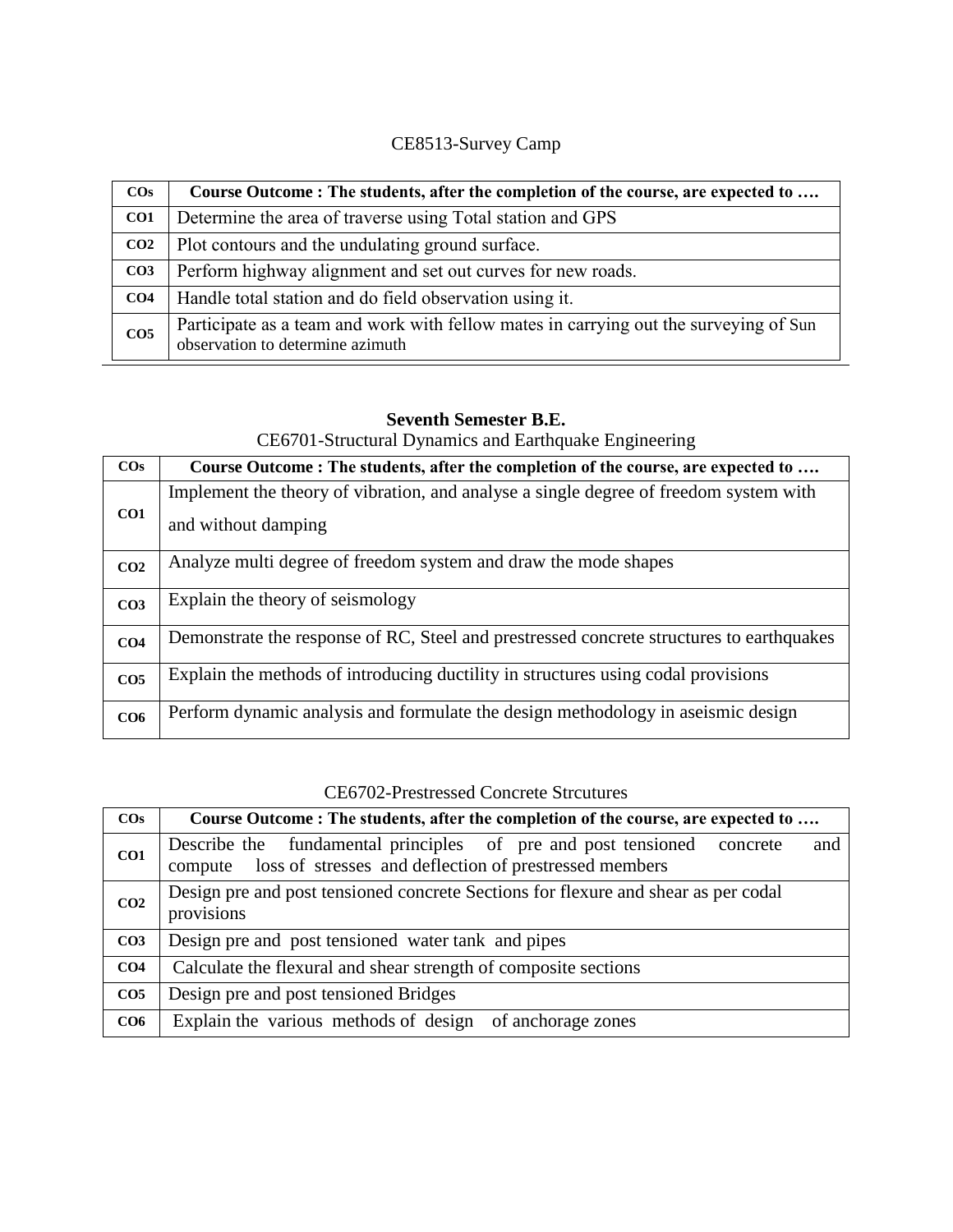CE6703-Water Resources and Irrigation Engineering

| $\cos$          | Course Outcome: The students, after the completion of the course, are expected to                                         |
|-----------------|---------------------------------------------------------------------------------------------------------------------------|
| CO1             | Illustrate the water resource potential in India and Tamil Nadu & explain the Importance<br>of National water policy      |
| CO <sub>2</sub> | Analyze the hydrologic data to design the hydrologic station network using various<br>statistical techniques.             |
| CO <sub>3</sub> | Distinguish between consumptive and non – consumptive use of water and estimate water<br>requirement for various purposes |
| CO <sub>4</sub> | Compare the different types reservoir with their functions and explain the reservoir<br>operation and storage fixation    |
| CO <sub>5</sub> | Apply various discounting techniques and factors to do economic analysis of water<br>resource projects                    |
| CO6             | To combine the collection of relevant data $\&$ sources for water resources development<br>and management                 |

| $\mathcal{L}$ $\mathcal{L}$ of $\mathcal{L}$ is the term of the $\mathcal{L}$ and $\mathcal{L}$ of $\mathcal{L}$ is the set of $\mathcal{L}$ |                                                                                                               |
|----------------------------------------------------------------------------------------------------------------------------------------------|---------------------------------------------------------------------------------------------------------------|
| $\cos$                                                                                                                                       | Course Outcome : The students, after the completion of the course, are expected to                            |
| CO1                                                                                                                                          | Outline the principles of Estimation, illustrating the various types and methods.                             |
| CO <sub>2</sub>                                                                                                                              | Estimate the quantities of various items of a work in residential and other major<br>structures.              |
| CO <sub>3</sub>                                                                                                                              | Classify the various types of specification relevant to each item of work in a various class<br>of buildings. |
| CO <sub>4</sub>                                                                                                                              | Illustrate the different types of contracts, Tender documents for preparing a new project<br>proposal.        |
| CO <sub>5</sub>                                                                                                                              | Examine the capital value and standard rent of a residential and government building.                         |
| CO6                                                                                                                                          | Outline the principles of report preparation and summarize a report for various structures.                   |

#### CE6704-Estimation and Quantity Surveying

## CE6001-Traffic Management Engineering (Elective)

| $\cos$          | Course Outcome: The students, after the completion of the course, are expected to                  |
|-----------------|----------------------------------------------------------------------------------------------------|
| CO1             | Differentiate between flexible and rigid pavements and its stress distribution characteristics     |
| CO <sub>2</sub> | Design flexible pavements as per codal provisions                                                  |
| CO <sub>3</sub> | Design rigid pavements as per codal provisions                                                     |
| CO <sub>4</sub> | Deduct the distress in flexible and rigid pavements and identify appropriate strengthening methods |
| CO <sub>5</sub> | Outline the maintenance strategies of highways. (IRC Standards)                                    |
| CO <sub>6</sub> | Classify the choice of stabilizers for improving the performance of pavements.                     |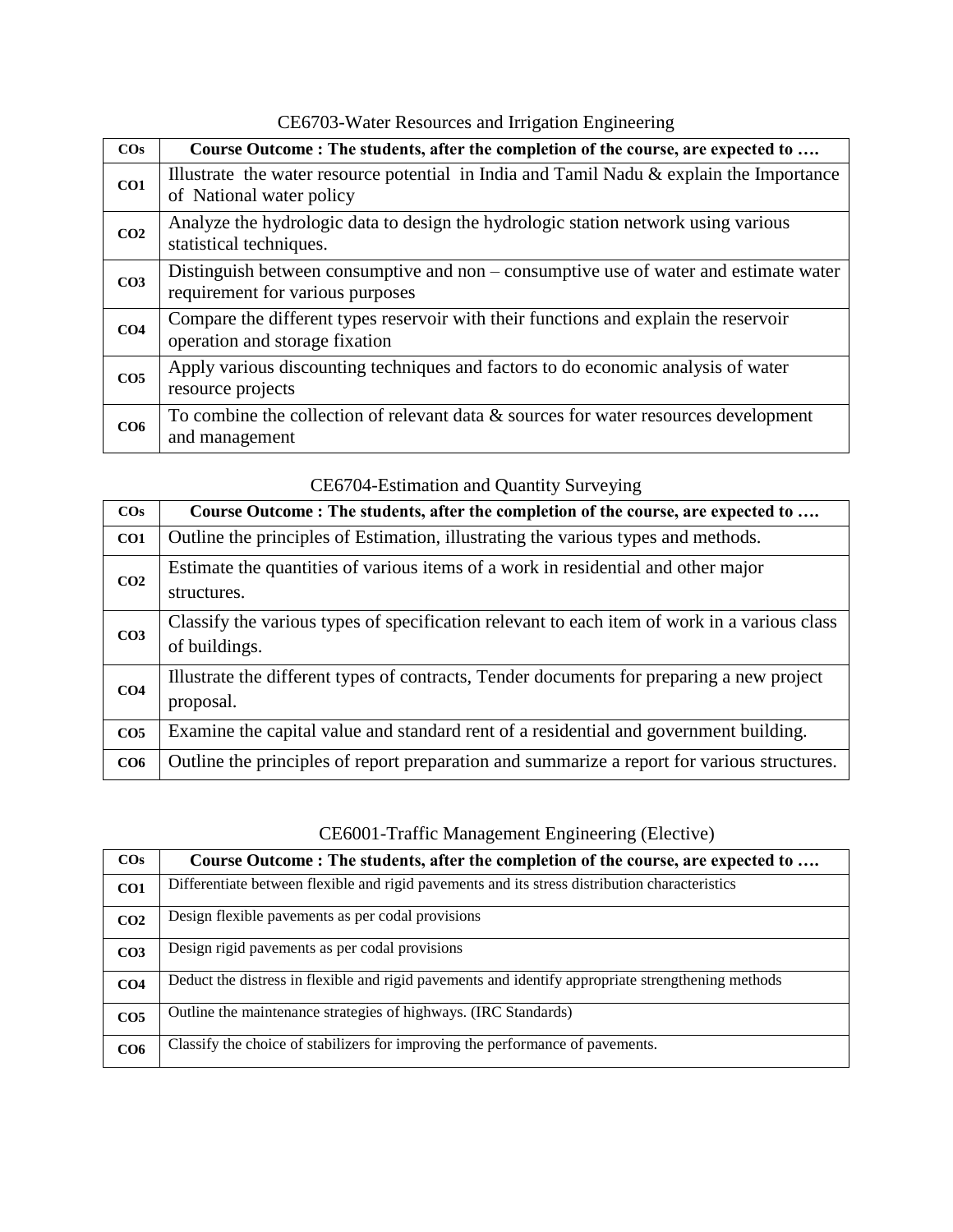EN6501-Municipal Solid Waste Management (Elective)

| $\cos$          | Course Outcome: The students, after the completion of the course, are expected to                                                           |
|-----------------|---------------------------------------------------------------------------------------------------------------------------------------------|
| CO1             | Classify the sources and characteristics of municipal solid wastes and summarize the<br>regulatory requirements regarding waste management. |
| CO <sub>2</sub> | Compare the on-site storage $\&$ processing methods and model source reduction $\&$<br>segregation of wastes assessing economic aspects.    |
| CO <sub>3</sub> | Analyze waste collection systems & collection routes and select transport method suiting<br>source nature.                                  |
| CO <sub>4</sub> | Outline off-site waste processing techniques and plan sustainable technique for Indian<br>conditions.                                       |
| CO <sub>5</sub> | Design sanitary landfills along with leachate and landfill gas collection systems.                                                          |
| CO <sub>6</sub> | Summarize all aspects & elements of integrated municipal solid waste management,<br>planning sustainable waste minimization techniques.     |

#### **Laboratory**

CE6711-Computer Aided Design and Drafting Laboratory

| $\cos$          | Course Outcome : The students, after the completion of the course, are expected to                         |
|-----------------|------------------------------------------------------------------------------------------------------------|
| CO1             | Design and draft the reinforcement details of Cantilever and counterfort retaining wall<br>using IS codes. |
| CO <sub>2</sub> | Design and draw reinforcement details of solid slabs and T-beam bridge for IRC<br>loading class.           |
| CO <sub>3</sub> | Design Intze type water tank and draw the sectional details.                                               |
| CO <sub>4</sub> | Design and draw reinforcement details of rectangular and circular water tanks using IS<br>codes            |
| CO <sub>5</sub> | Design plate girder and truss girder bridges and draw the sectional details as per codal<br>provisions     |
| CO6             | Present the drawings both in conventional method and using modern software tool                            |

### CE6712-Design Project

| $\cos$          | Course Outcome : The students, after the completion of the course, are expected to              |
|-----------------|-------------------------------------------------------------------------------------------------|
| CO1             | Work as a team and select a design problem for project work                                     |
| CO <sub>2</sub> | Review the available literature and formulate the methodology for the chosen design             |
| CO <sub>3</sub> | Analyse the structure using modern tools applying the theoretical principles.                   |
| CO <sub>4</sub> | Design the structural elements pertaining to the design problem as per the codal<br>provisions. |
| CO <sub>5</sub> | Conclude with a optimum design for the structure as a whole.                                    |
| CO6             | Prepare a detailed report and make presentation on the same.                                    |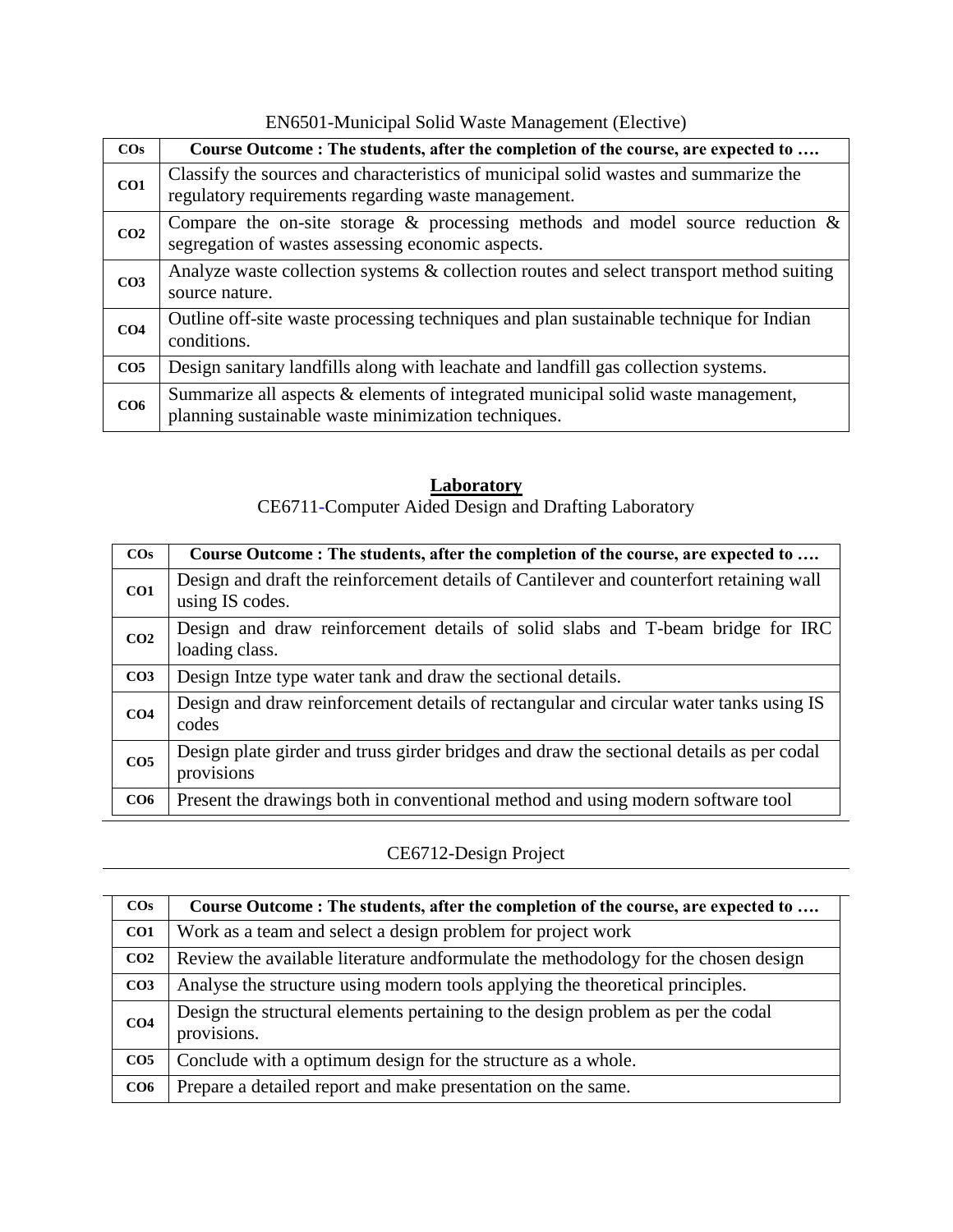| Sl.<br>No.     | <b>Semester</b> | <b>Theory/Practical</b> | <b>Course Code / Course Name</b>                            |
|----------------|-----------------|-------------------------|-------------------------------------------------------------|
| $\mathbf{1}$   | $\overline{4}$  | Theory                  | MA 8491-Numerical Methods                                   |
| $\overline{2}$ | $\overline{4}$  | Theory                  | CE 8401-Construction Techniques & Practices                 |
| 3              | $\overline{4}$  | Theory                  | CE 8402-Strength of Materials II                            |
| $\overline{4}$ | $\overline{4}$  | Theory                  | CE 8403-Applied Hydraulic Engineering                       |
| 5              | $\overline{4}$  | Theory                  | CE 8404-Concrete Technology                                 |
| 6              | $\overline{4}$  | Theory                  | CE 8491-Soil Mechanics                                      |
| $\overline{7}$ | $\overline{4}$  | Practical               | CE 8481-Strength of Materials Laboratory                    |
| 8              | $\overline{4}$  | Practical               | CE 8461-Hydraulic Engineering Laboratory                    |
| 9              | $\overline{4}$  | Practical               | HS 8461-Advance Reading and Writing                         |
| 10             | 6               | Theory                  | CE 8601-Design of Steel Structures                          |
| 11             | 6               | Theory                  | CE 8602-Structural Analysis - II                            |
| 12             | 6               | Theory                  | CE 8603-Irrigation Engineering                              |
| 13             | 6               | Theory                  | CE 8604-Highway Engineering                                 |
| 14             | 6               | Theory                  | EN8592-Waste Water Engineering                              |
| 15             | 6               | Theory                  | CE 8001-Ground Improvement Techniques (Elective 1)          |
| 16             | 6               | Practical               | CE 8611- Highway Engineering Laboratory                     |
| 17             | 6               | Practical               | CE 8612-Irrigation and Environmental Engineering<br>Drawing |
| 18             | 6               | Practical               | HS 8581-Professional Communication                          |
| 19             | 8               | Theory                  | MG6851-Principles of Management                             |
| 20             | 8               | Theory                  | CE 6016-Prefabricated Structures                            |
| 21             | 8               | Theory                  | CE 6021-Repair and Rehabilitation of Structures             |
| 22             | 8               | Practical               | CE 6811-Project Work                                        |

## **Course Outcomes – EVEN Semester 2019-20**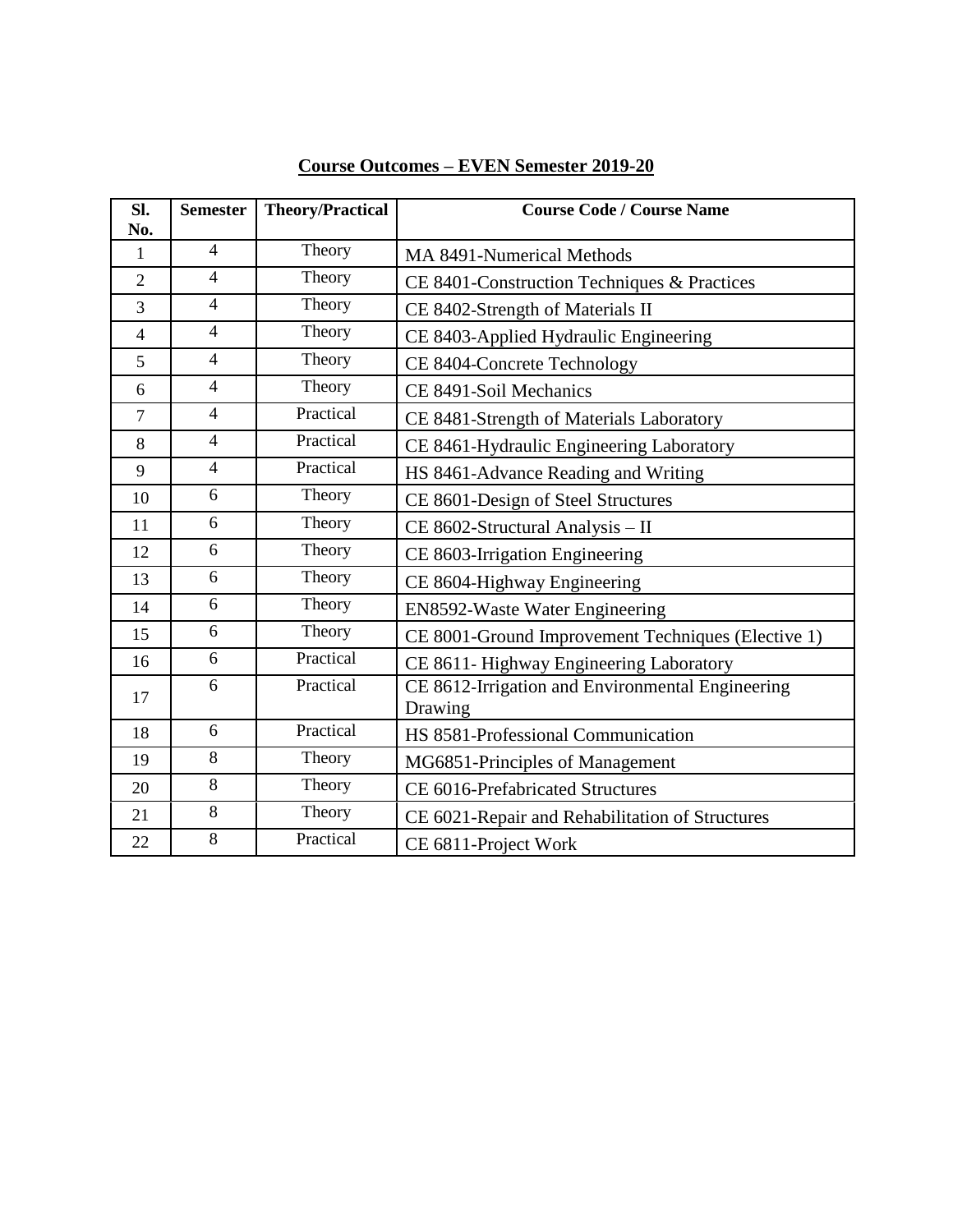### **Fourth Semester B.E.**

| мія 0491-і чиненсаі мешоць |                                                                                                                                                         |
|----------------------------|---------------------------------------------------------------------------------------------------------------------------------------------------------|
| $\cos$                     | Course Outcome: The students, after the completion of the course, are expected to                                                                       |
| CO <sub>1</sub>            | Understand the basic concepts and techniques of solving algebraic and<br>transcendental equations.                                                      |
| CO <sub>2</sub>            | Appreciate the numerical techniques of interpolation and error approximations in<br>various intervals in real life situations                           |
| CO <sub>3</sub>            | Apply the numerical techniques of differentiation and integration for engineering<br>problems.                                                          |
| CO <sub>4</sub>            | Understand the knowledge of various techniques and methods for solving first and<br>second order ordinary differential equations.                       |
| CO <sub>5</sub>            | Solve the partial and ordinary differential equations with initial and boundary<br>conditions by using certain techniques with engineering applications |

#### **MA 8491-Numerical Methods**

|                 | CE 0401-CONSULUCTION TECHNIQUES & TTACHCES                                                                                                                                                                       |  |
|-----------------|------------------------------------------------------------------------------------------------------------------------------------------------------------------------------------------------------------------|--|
| $\cos$          | Course Outcome : The students, after the completion of the course, are expected to                                                                                                                               |  |
| CO1             | know the different construction techniques and structural systems                                                                                                                                                |  |
| CO <sub>2</sub> | Understand various techniques and practices on masonry construction, flooring, and<br>roofing.                                                                                                                   |  |
| CO <sub>3</sub> | Plan the requirements for substructure construction.                                                                                                                                                             |  |
| CO <sub>4</sub> | Know the methods and techniques involved in the construction of various types of<br>super structures Select, maintain and operate hand and power tools and equipment<br>used in the building construction sites. |  |
| CO <sub>5</sub> | know the different construction techniques and structural systems                                                                                                                                                |  |

### **CE 8401-Construction Techniques & Practices**

#### **CE 8402-Strength of Materials II**

| $\cos$          | Course Outcome: The students, after the completion of the course, are expected to |
|-----------------|-----------------------------------------------------------------------------------|
|                 |                                                                                   |
| CO <sub>1</sub> | Determine the strain energy and compute the deflection of determinate beams,      |
|                 | frames and trusses using energy principles.                                       |
| CO <sub>2</sub> | Analyze propped cantilever, fixed beams and continuous beams using theorem of     |
|                 | three moment equation for external loadings and support settlements.              |
| CO <sub>3</sub> | find the load carrying capacity of columns and stresses induced in columns and    |
|                 | cylinders                                                                         |
| CO <sub>4</sub> | Determine principal stresses and planes for an element in three dimensional state |
|                 | of stress and study various theories of failure                                   |
|                 | Determine the stresses due to Unsymmetrical bending of beams, locate the shear    |
| CO <sub>5</sub> | center, and find the stresses in curved beams.                                    |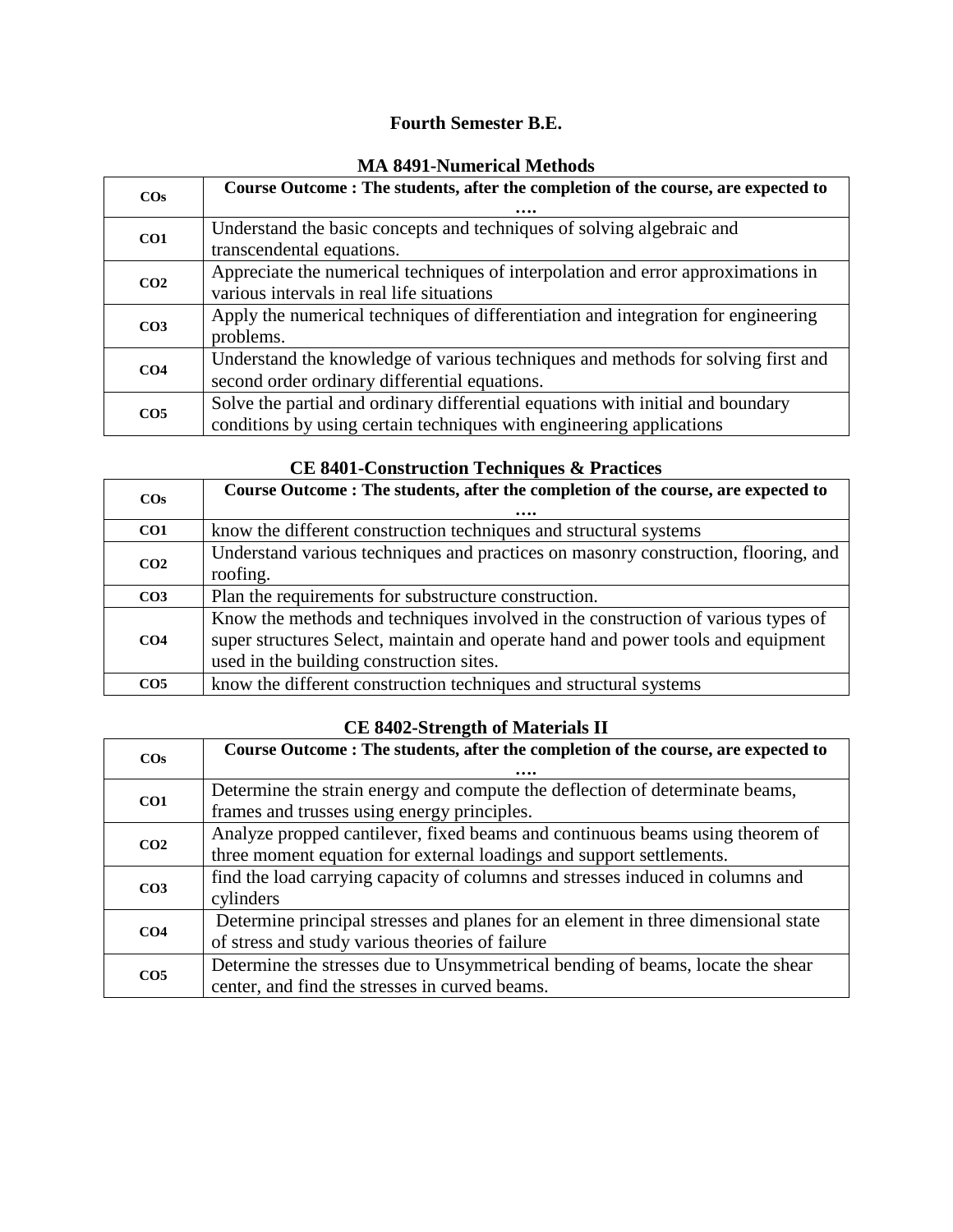| CE 0700-Applica Hydraune Engineering |                                                                                                |
|--------------------------------------|------------------------------------------------------------------------------------------------|
| $\cos$                               | Course Outcome: The students, after the completion of the course, are expected to<br>          |
| CO1                                  | Apply their knowledge of fluid mechanics in addressing problems in open channels               |
| CO <sub>2</sub>                      | Able to identify a effective section for flow in different cross sections                      |
| CO <sub>3</sub>                      | To solve problems in uniform, gradually and rapidly varied flows in steady state<br>conditions |
| CO <sub>4</sub>                      | Understand the principles, working and application of turbines                                 |
| CO <sub>5</sub>                      | Understand the principles, working and application of pumps                                    |

### CE 8403-Applied Hydraulic Engineering

#### **CE 8404-Concrete Technology**

| $\cos$          | Course Outcome : The students, after the completion of the course, are expected to |
|-----------------|------------------------------------------------------------------------------------|
|                 | $\cdots$                                                                           |
| CO1             | The various requirements of cement, aggregates and water for making concrete       |
| CO <sub>2</sub> | The effect of admixtures on properties of concrete                                 |
| CO <sub>3</sub> | The concept and procedure of mix design as per IS method                           |
| CO <sub>4</sub> | The properties of concrete at fresh and hardened state                             |
| CO <sub>5</sub> | The importance and application of special concretes.                               |

#### **CE 8491-Soil Mechanics**

| $\cos$          | Course Outcome: The students, after the completion of the course, are expected to<br>$\cdots$ |
|-----------------|-----------------------------------------------------------------------------------------------|
| CO <sub>1</sub> | classify the soil and assess the engineering properties, based on index properties.           |
| CO <sub>2</sub> | Understand the stress concepts in soils                                                       |
| CO <sub>3</sub> | Understand and identify the settlement in soils.                                              |
| CO <sub>4</sub> | Determine the shear strength of soil                                                          |
| CO <sub>5</sub> | Analyze both finite and infinite slopes.                                                      |

#### **CE 8481-Strength of Materials Laboratory**

| $\cos$          | Course Outcome: The students, after the completion of the course, are expected to. |
|-----------------|------------------------------------------------------------------------------------|
| CO <sub>1</sub> | The students will have the required knowledge in the area of testing of materials  |
|                 | and components of structural elements experimentally.                              |

#### **CE 8461-Hydraulic Engineering Laboratory**

| $\cos$          | Course Outcome : The students, after the completion of the course, are expected to . |
|-----------------|--------------------------------------------------------------------------------------|
| CO <sub>1</sub> | The students will be able to measure flow in pipes and determine frictional losses   |
| CO <sub>2</sub> | The students will be able to develop characteristics of pumps and turbines           |

### **COs Course Outcome : The students, after the completion of the course, are expected to . CO1** Write different types of essays **CO2** Write winning job applications **CO3** Read and evaluate texts critically **CO4** Display critical thinking in various professional contexts

#### **HS 8461-Advance Reading and Writing**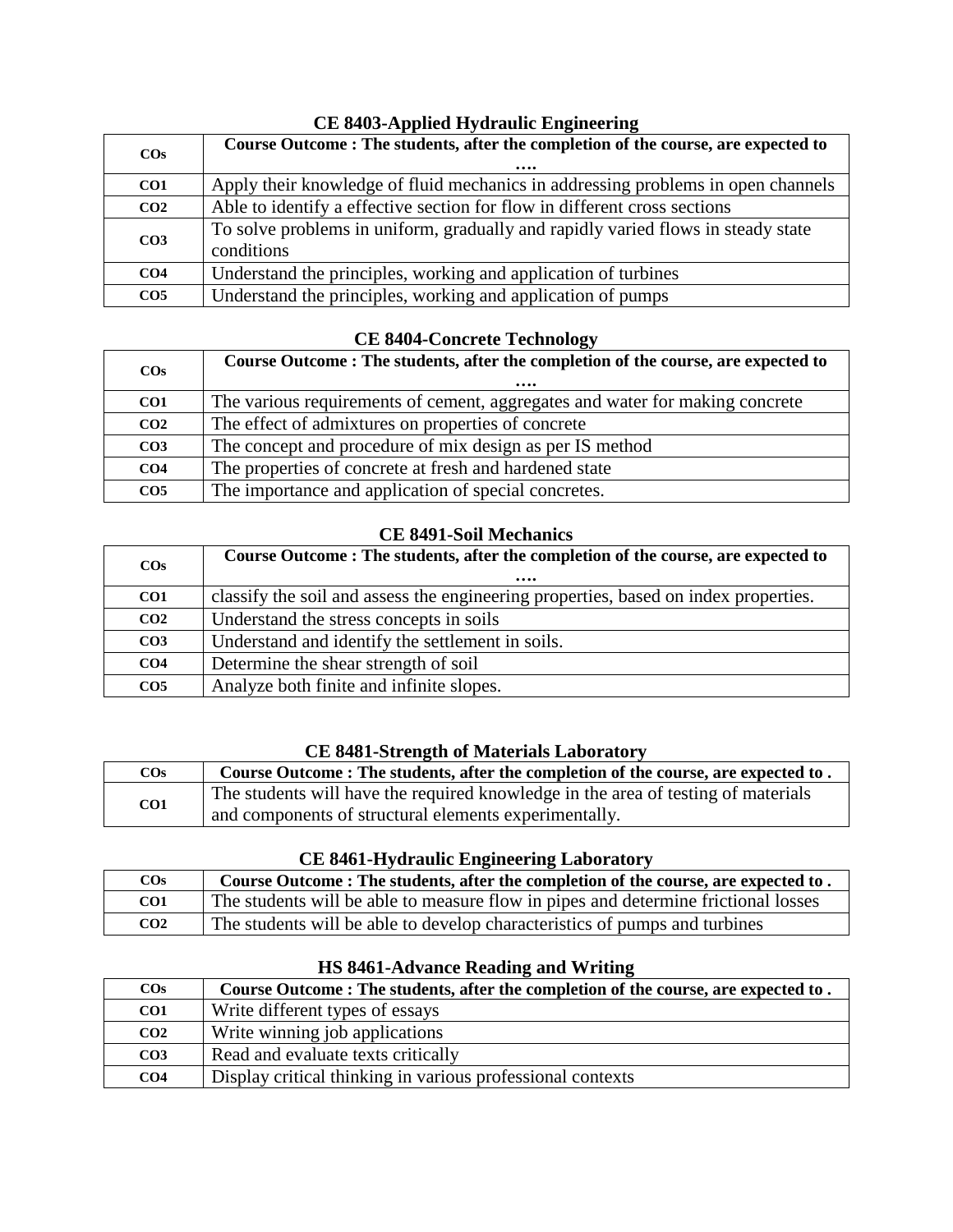#### **Sixth Semester B.E.**

| CE OUVI-DESIGN OF SIGGI STEUCHTES |                                                                                                             |
|-----------------------------------|-------------------------------------------------------------------------------------------------------------|
| $\cos$                            | Course Outcome: The students, after the completion of the course, are expected to<br>                       |
| CO <sub>1</sub>                   | Understand the concepts of various design philosophies                                                      |
| CO <sub>2</sub>                   | Design common bolted and welded connections for steel structures                                            |
| CO <sub>3</sub>                   | Design tension members and understand the effect of shear lag.                                              |
| CO <sub>4</sub>                   | Understand the design concept of axially loaded columns and column base<br>connections.                     |
| CO <sub>5</sub>                   | Understand specific problems related to the design of laterally restrained and<br>unrestrained steel beams. |

### **CE 8601-Design of Steel Structures**

| $\cos$          | Course Outcome : The students, after the completion of the course, are expected to |
|-----------------|------------------------------------------------------------------------------------|
|                 |                                                                                    |
| CO1             | Draw influence lines for statically determinate structures and calculate critical  |
|                 | stress resultants.                                                                 |
|                 | Understand Muller Breslau principle and draw the influence lines for statically    |
| CO <sub>2</sub> | indeterminate beams.                                                               |
| CO <sub>3</sub> | Analyse of three hinged, two hinged and fixed arches.                              |
| CO <sub>4</sub> | Analyse the suspension bridges with stiffening girders                             |
| CO <sub>5</sub> | Understand the concept of Plastic analysis and the method of analyzing beams and   |
|                 | rigid frames.                                                                      |

### **CE 8602-Structural Analysis – II**

# **CE 8603-Irrigation Engineering**

| $\cos$          | Course Outcome: The students, after the completion of the course, are expected to<br>$\cdots$ |
|-----------------|-----------------------------------------------------------------------------------------------|
| CO <sub>1</sub> | Have knowledge and skills on crop water requirements.                                         |
| CO <sub>2</sub> | Understand the methods and management of irrigation.                                          |
| CO <sub>3</sub> | Gain knowledge on types of Impounding structures                                              |
| CO <sub>4</sub> | Understand methods of irrigation including canal irrigation.                                  |
| CO <sub>5</sub> | Get knowledge on water management on optimization of water use.                               |

### **CE 8604-Highway Engineering**

| $\cos$          | Course Outcome: The students, after the completion of the course, are expected to |
|-----------------|-----------------------------------------------------------------------------------|
|                 |                                                                                   |
| CO <sub>1</sub> | Get knowledge on planning and aligning of highway.                                |
| CO <sub>2</sub> | Geometric design of highways                                                      |
| CO <sub>3</sub> | Design flexible and rigid pavements.                                              |
| CO <sub>4</sub> | Gain knowledge on Highway construction materials, properties, testing methods     |
| CO <sub>5</sub> | Understand the concept of pavement management system, evaluation of distress      |
|                 | and maintenance of pavements.                                                     |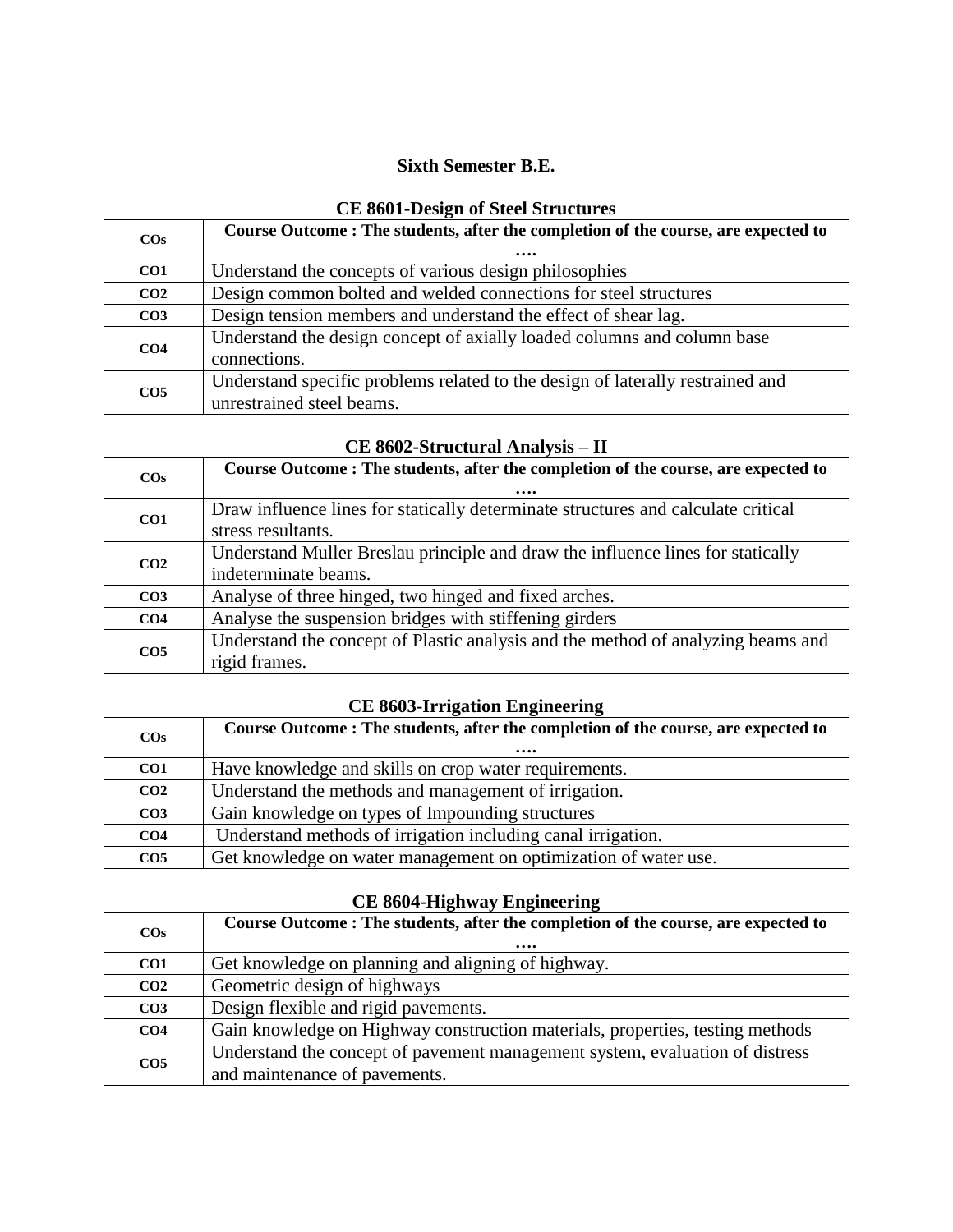| $\cos$          | Course Outcome : The students, after the completion of the course, are expected to.   |
|-----------------|---------------------------------------------------------------------------------------|
| CO <sub>1</sub> | An ability to estimate sewage generation and design sewer system including            |
|                 | sewage pumping stations                                                               |
| CO <sub>2</sub> | The required understanding on the characteristics and composition of sewage, self-    |
|                 | purification of streams                                                               |
| CO <sub>3</sub> | An ability to perform basic design of the unit operations and processes that are used |
|                 | in sewage treatment                                                                   |
| CO <sub>4</sub> | Understand the standard methods for disposal of sewage.                               |
| CO <sub>5</sub> | Gain knowledge on sludge treatment and disposal.                                      |

#### **EN8592-Waste Water Engineering**

### **CE 8001-Ground Improvement Techniques (Elective 1)**

| $\cos$          | Course Outcome : The students, after the completion of the course, are expected to |
|-----------------|------------------------------------------------------------------------------------|
| CO1             | Gain knowledge on methods and selection of ground improvement techniques.          |
| CO <sub>2</sub> | Understand dewatering techniques and design for simple cases.                      |
| CO <sub>3</sub> | Get knowledge on insitu treatment of cohesionless and cohesive soils.              |
| CO <sub>4</sub> | Understand the concept of earth renforcement and design of reinforced earth.       |
| CO <sub>5</sub> | Get to know types of grouts and grouting technique.                                |

### **Laboratory**

### **CE 8611- Highway Engineering Laboratory**

| $\cos$ | Course Outcome: The students, after the completion of the course, are expected to        |
|--------|------------------------------------------------------------------------------------------|
| CO1    | Student knows the techniques to characterize various pavement materials through relevant |
|        | tests.                                                                                   |

#### **CE 8612-Irrigation and Environmental Engineering Drawing**

| $\cos$          | Course Outcome: The students, after the completion of the course, are expected to          |
|-----------------|--------------------------------------------------------------------------------------------|
| CO <sub>1</sub> | The students after completing this course will be able to design and draw various units of |
|                 | Municipal water treatment plants and sewage treatment plants.                              |

#### **HS 8581-Professional Communication**

| $\cos$          | Course Outcome: The students, after the completion of the course, are expected to |
|-----------------|-----------------------------------------------------------------------------------|
| CO <sub>1</sub> | Make effective presentations                                                      |
| CO <sub>2</sub> | Participate confidently in Group Discussions.                                     |
| CO <sub>3</sub> | Attend job interviews and be successful in them.                                  |
| CO <sub>4</sub> | Develop adequate Soft Skills required for the workplace                           |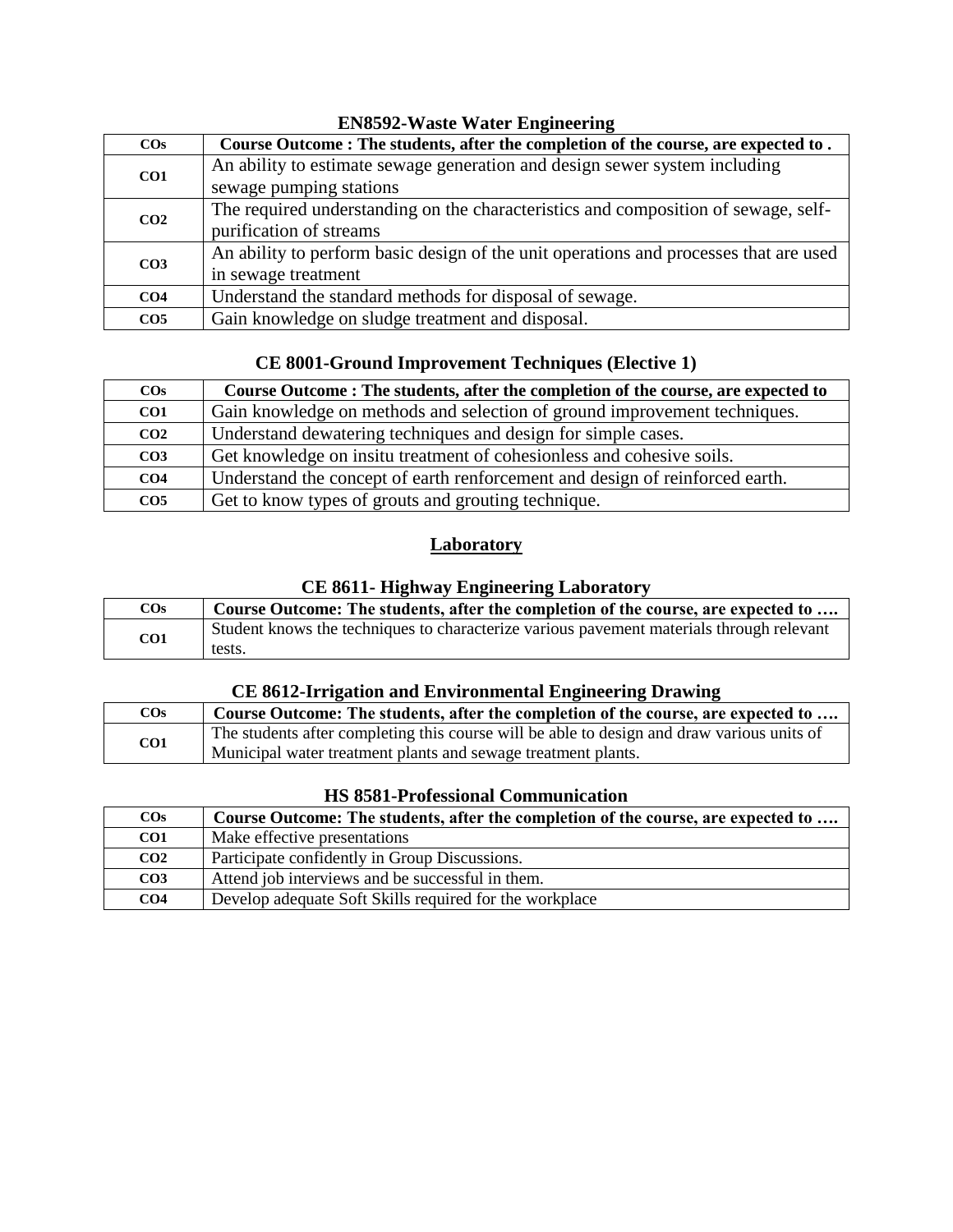### **Eight Semester B.E.**

| <b>NIO 0001-1 HIRIPRS OF Management</b> |                                                                                                                                                                 |
|-----------------------------------------|-----------------------------------------------------------------------------------------------------------------------------------------------------------------|
| $\cos$                                  | Course Outcome: The students, after the completion of the course, are expected to                                                                               |
| CO1                                     | Specify how the managerial tasks of planning, organizing, and controlling can be<br>executed in a variety of circumstances for engineering students             |
| CO <sub>2</sub>                         | Understand the managerial practices and choices, the roles and functions of<br>managers both in traditional structures and evolving contemporary organizations. |
| CO <sub>3</sub>                         | Assess the situation, including opportunities and threats that will impact<br>management of an organization.                                                    |
| CO <sub>4</sub>                         | Critically analyse the principles and theories to be applied in work environment.                                                                               |
| CO <sub>5</sub>                         | Integrate management principles into management practices to take the most<br>effective decisions / actions in specific situations.                             |
| CO6                                     | Evaluate the work environment for taking managerial actions of planning,<br>organizing, controlling and address the issues of diversity.                        |

#### **MG 6851-Principles of Management**

#### **CE 6016-Prefabricated Structures**

| $\cos$          | Course Outcome: The students, after the completion of the course, are expected to |
|-----------------|-----------------------------------------------------------------------------------|
| CO <sub>1</sub> | Describe the principle of prefabrication, along with production and erection      |
|                 | techniques.                                                                       |
| CO <sub>2</sub> | Explain the construction of prefabricated structural components.                  |
| CO <sub>3</sub> | Design prefabricated cross sections based on efficiency of members used.          |
| CO <sub>4</sub> | Identify problems in design and provide allowance for deformation                 |
| CO <sub>5</sub> | Classify joints for different structural connection in prefabricated system       |
| CO6             | Illustrate the importance of avoidance of progressive collapse and using Indian   |
|                 | codal provisions for prefabricated concrete.                                      |

| CD 0021-RUDAN AND RUNADHRAUGH OF DU ACHI US |                                                                                      |
|---------------------------------------------|--------------------------------------------------------------------------------------|
| $\cos$                                      | Course Outcome: The students, after the completion of the course, are expected to    |
| CO1                                         | Explain the causes of deterioration in concrete structures $\&$ the assessment       |
|                                             | procedures for evaluating damages in concrete structures                             |
| CO <sub>2</sub>                             | Identify the construction errors and suggest suitable methods for rectification      |
| CO <sub>3</sub>                             | Outline the durability properties of concrete and report on quality of materials for |
|                                             | construction                                                                         |
| CO <sub>4</sub>                             | Suggest materials used in repairing / strengthening existing concrete structures     |

**CO6** Develop cost effective rehabilitation and retrofitting strategies for repairs in

**CO5** Construe the methods of corrosion protection in concrete structures

buildings

#### **CE 6021-Repair and Rehabilitation of Structures**